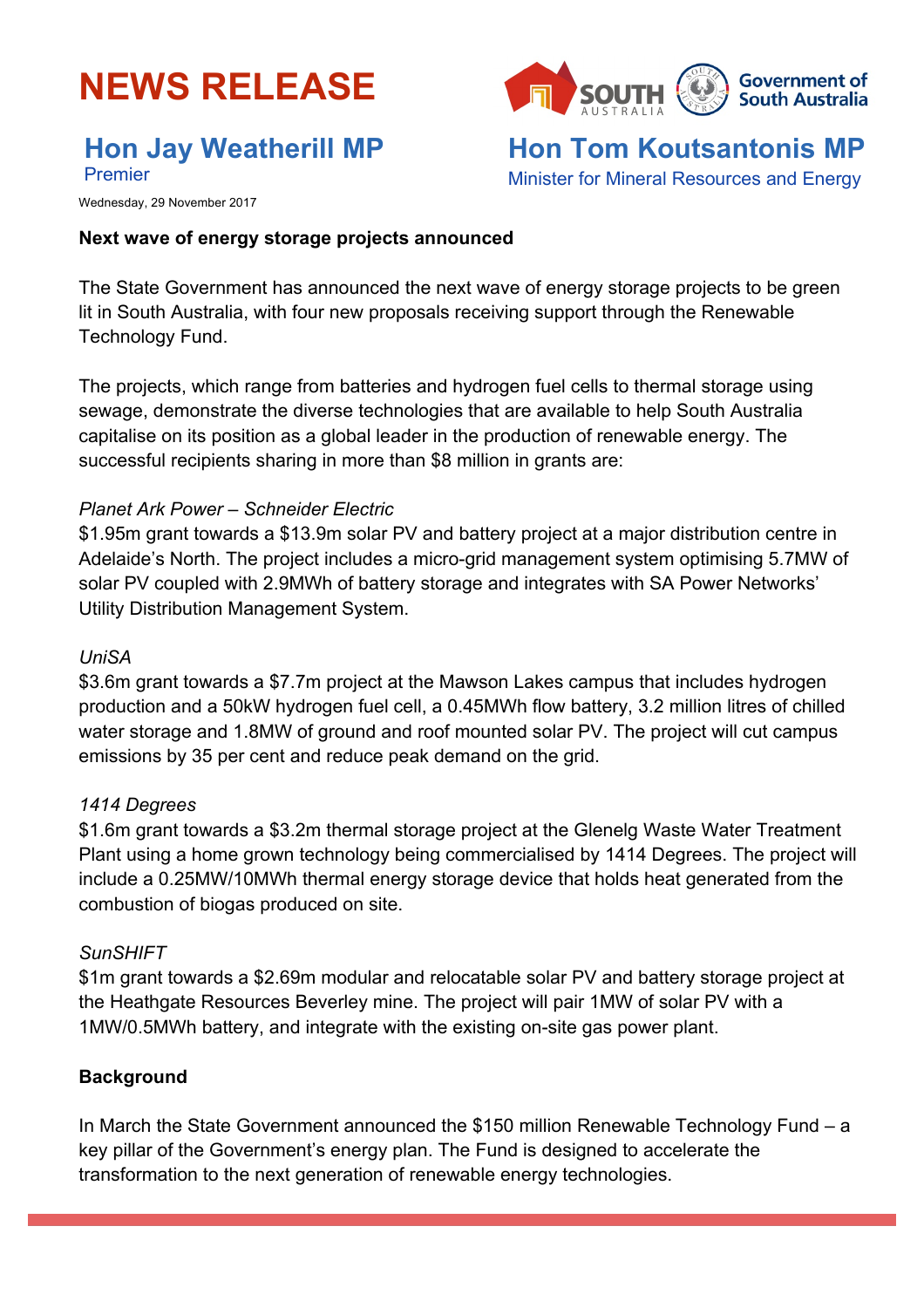Companies from around the world have already submitted over 80 proposals for technologies that include batteries, bioenergy, pumped hydro, thermal, compressed air and hydrogen. A portion of the fund has already been allocated to the grid-scale Tesla battery currently being built by Neoen near Jamestown.

## **Quotes attributable to Premier Jay Weatherill**

South Australia is a global leader in renewable energy and the world is paying attention.

Our \$150 million Renewable Technology Fund is putting South Australia at the cutting edge of renewable energy technologies.

The incredible response to the Renewable Technology Fund and the diverse range of technologies represented in this round of funding shows how much potential exists in this industry of the future.

The Renewable Technology Fund will not only help deliver clean, reliable and affordable power, it will also create new energy and renewables jobs in South Australia and make our businesses more competitive.

South Australians have a clear choice: a Labor Party committed to renewables and public ownership of electricity assets, or a Liberal Party addicted to coal and privatisation.

# **Quotes attributable to Energy Minister Tom Koutsantonis**

We are seeing major international businesses like Tesla and SolarReserve investing in South Australia because we have world-class renewable energy resources.

The Renewable Technology Fund is harnesses this momentum so we can drive new projects and establish South Australia as a global hub for the storage of renewable energy.

This funding leverages significant investment in four cutting edge projects that will showcase new technologies, create jobs and reduce demand on the grid.

# **Quotes attributable to SunSHIFT GM Will Rayward-Smith**

Short-term users of energy, such as mines, have historically been locked out of energy storage and solar power, as traditional technologies are permanent and require long-term contracts. SunSHIFT offers the solution.

Our modular energy storage and solar power plants can easily be moved from one user to the next, meaning we only require short-term contracts.